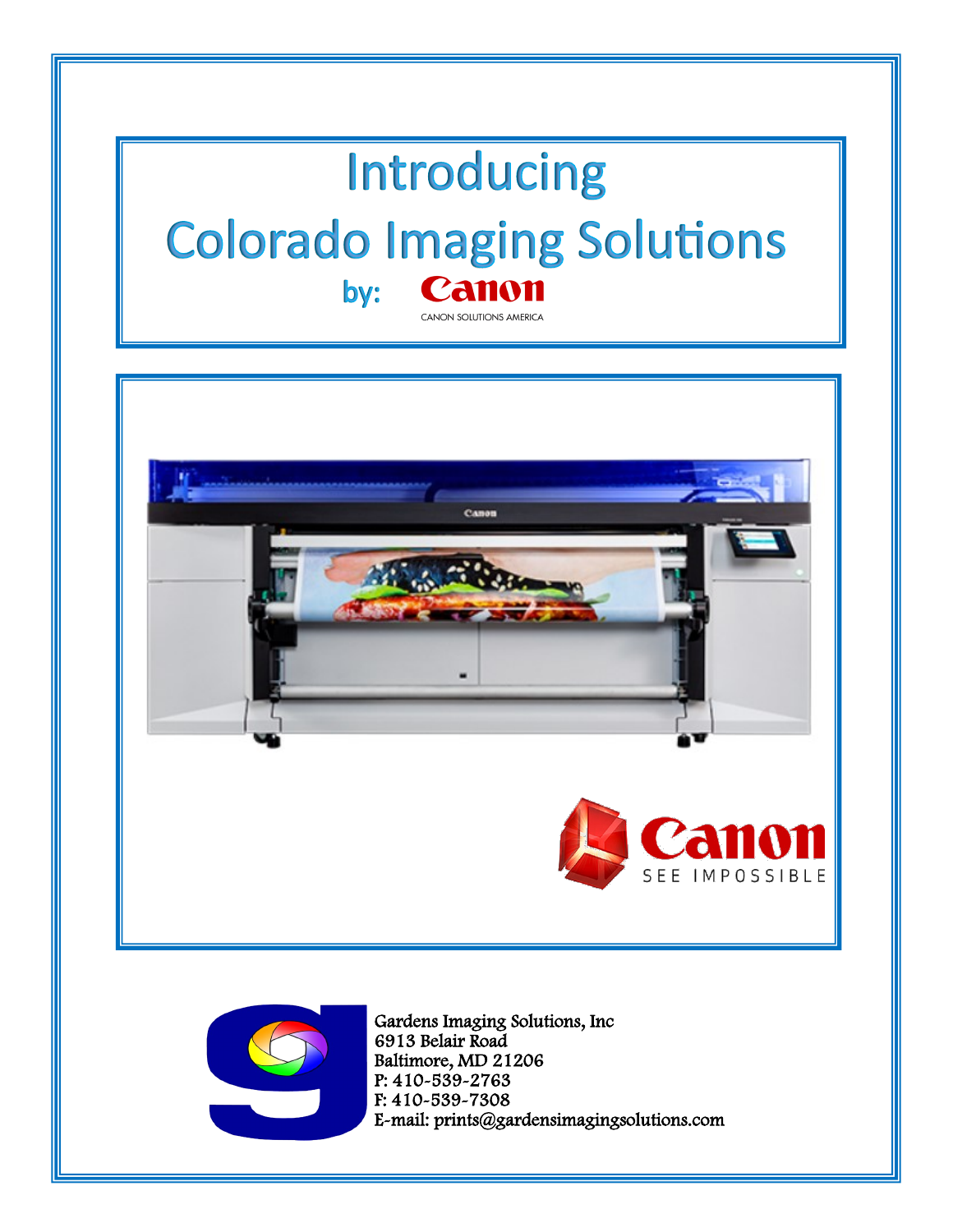

Gardens Imaging Solutions, Inc 6913 Belair Road Baltimore, MD 21206 P: 410-539-2763 F: 410-539-7308 E-mail: prints@gardensimagingsolutions.com



## **Canon's UVgel Technology - Explained**

The roll-to-roll printing market has seen significant changes in recent years, with the market expected to rise to 18.3 billion by 2025, according to a report from MarketsandMarkets.com. Currently worth around 7.2 billion, key market drivers continue to increase volumes of roll-to-roll printing across the globe, predicting the market to grow by 20.5%, from 2020 to 2025.

### **Market drivers**

When looking at the roll-to-roll printing market as a whole, there are several market drivers significantly pushing it forward. These include: OLED lighting, smart labels, printed sensors and interior decoration.

Applications such as signs, banners and posters have also increased throughout recent years, with the COVID-19 pandemic rapidly increasing volumes of signage and floor graphics. New technologies, an expanding range of applications and more efficient workflow solutions are also playing a big part when analyzing the markets growth.

### **Market need**

When analyzing the market need in the roll-to-roll printing market, we notice two undeniable trends: volumes are growing and pressure on turnaround times are rising. 60% of customers are now expecting large format printing jobs to be turned around within 24 hours, according to Key Point Intelligence Workplace.

In addition to this, customers are also increasing their printing volumes, with a bigger demand placed onto floor graphics and signage. Both trends are predicted to continue, with increased productivity a key driver for large format print service providers to invest in technology.

After addressing the drivers and needs within the roll-to-roll printing market, it seems there is a lack in devices available that can handle demands of higher and peak volume production.

Canon have revolutionized the roll-to-roll market, with the introduction of their UVgel technology. This new technology strikes a unique balance between productivity, quality, and speed.

## **What is UVgel technology?**

UVgel technology is a new and innovative process specially developed to combine excellent printing quality, high performance and fast drying time, all in one process. A breakthrough in printing performance, the UVgel technology eliminates any compromises you'd typically make when choosing from latex, eco-solvent, or conventional UV solutions.

### **How does it work?**

Rather than printing with traditional inks, the technology heats UVgel inside the piezo-electric printheads and turns the gel into a liquid. The controlled platen maintains the substrate at 28 degrees, irrespective of environmental factors. Once the gel has made contact with the media, it returns to its gel state and is 'pinned' to the media, assisted by a partial LED 'precure' process. The image is then formed and gelled onto the media, with full LED curing then taking place.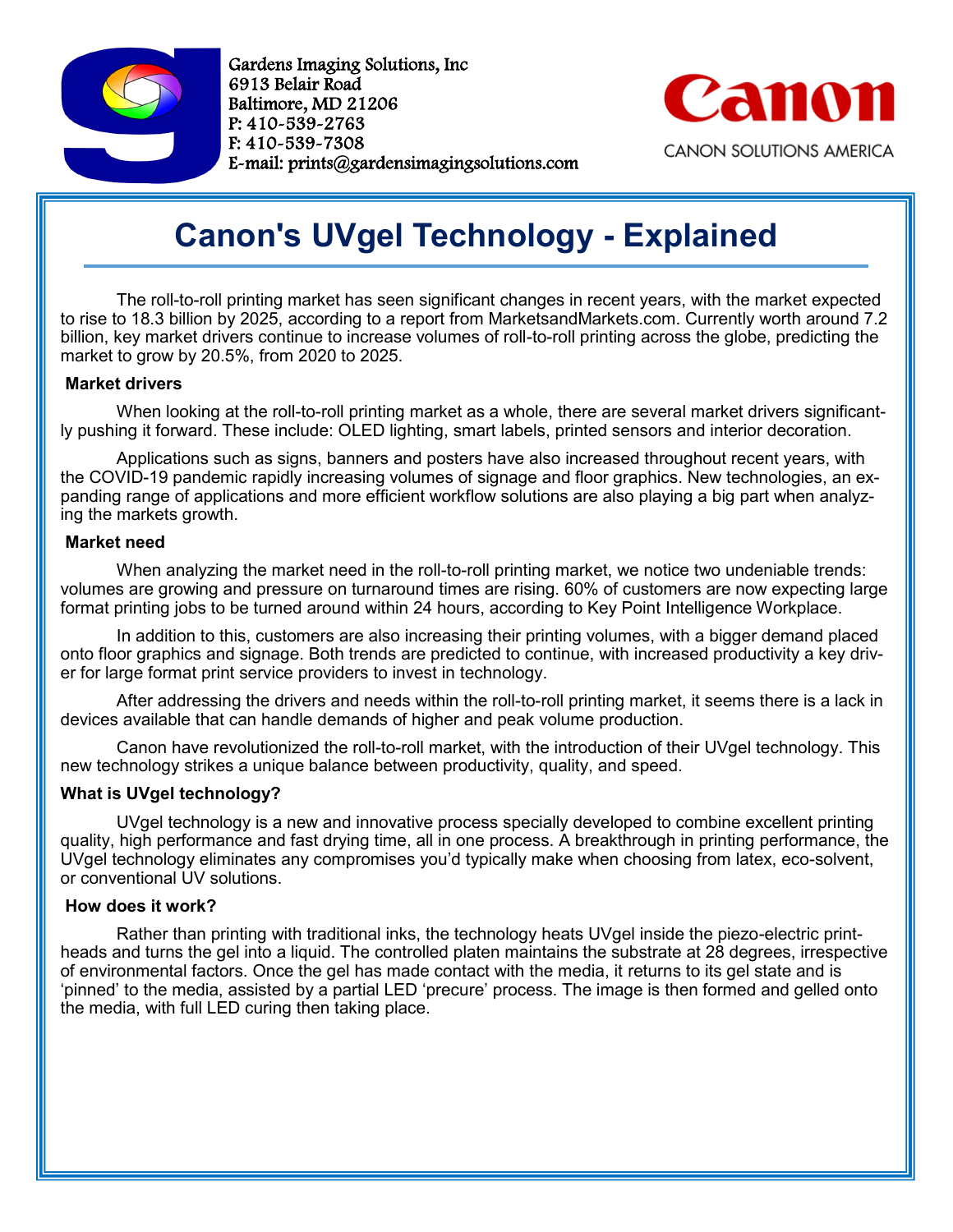

Gardens Imaging Solutions, Inc 6913 Belair Road Baltimore, MD 21206 P: 410-539-2763 F: 410-539-7308 E-mail: prints@gardensimagingsolutions.com



## **Canon's UVgel Technology - Explained**

## **Why is it important?**

The large format graphics market is rapidly changing, and consumers are now expecting faster turnaround times and increasing their volumes. These consumer changes remain key drivers for businesses investing in new technologies in order to solve current issues within their operations. Canon's new UVgel technology is the market leading solution for high productivity and efficiency, offering no comprises around quality and durability as a result.

## **The advantages**

The UVgel process brings with it multiple productivity and quality benefits:

- The use of the gel rather than ink prevents any ink from merging, delivering high quality images and very precise dot gain.
- With a precise dot gain, ink can be deposited in fewer passes resulting in enhanced productivity, speed, and color accuracy.
- The gel produces low-odor prints, great for applications used indoors.
- The need for immediate curing is removed, meaning productivity is greatly increased.
- Prints are instantly dry, requiring no evaporative drying process.
- The prints are produced at a low temperate, using low energy.
- The prints are very robust, reducing the need for lamination.

## **How is UVgel different to traditional UV?**

When printing with traditional UV, images are often left with an uneven surface, due to the different layers of ink curing at different times. UVgel technology however separates the printing and curing process, meaning that the UVgel has time to settle, creating a smooth, flat layer. This creates a high-quality finish that's perfectly suited for lamination, if required.

## **How does UVgel benefit your application versatility?**

### **Low heat process**

UVgel technology uses a low heat process, with UVgel ink drops deposited onto the substrate at 24- 28 degrees. The technology uses LED-curing, meaning no heat is required for drying and prints are instantly dry when cured. UVgel technology is ideal for applications requiring high geometric accuracy such as wallcoverings and is well suited to lower-cost applications on inexpensive, thin media.

### **No water content**

Compared with other technologies, UVgel doesn't contain any water, improving the dimensional consistency by eliminating the problems associated with the swelling of media. Due to its excellent interaction with a variety of substrates, including heat sensitive media, UVgel is inherently versatile for a wide range of indoor and outdoor applications.